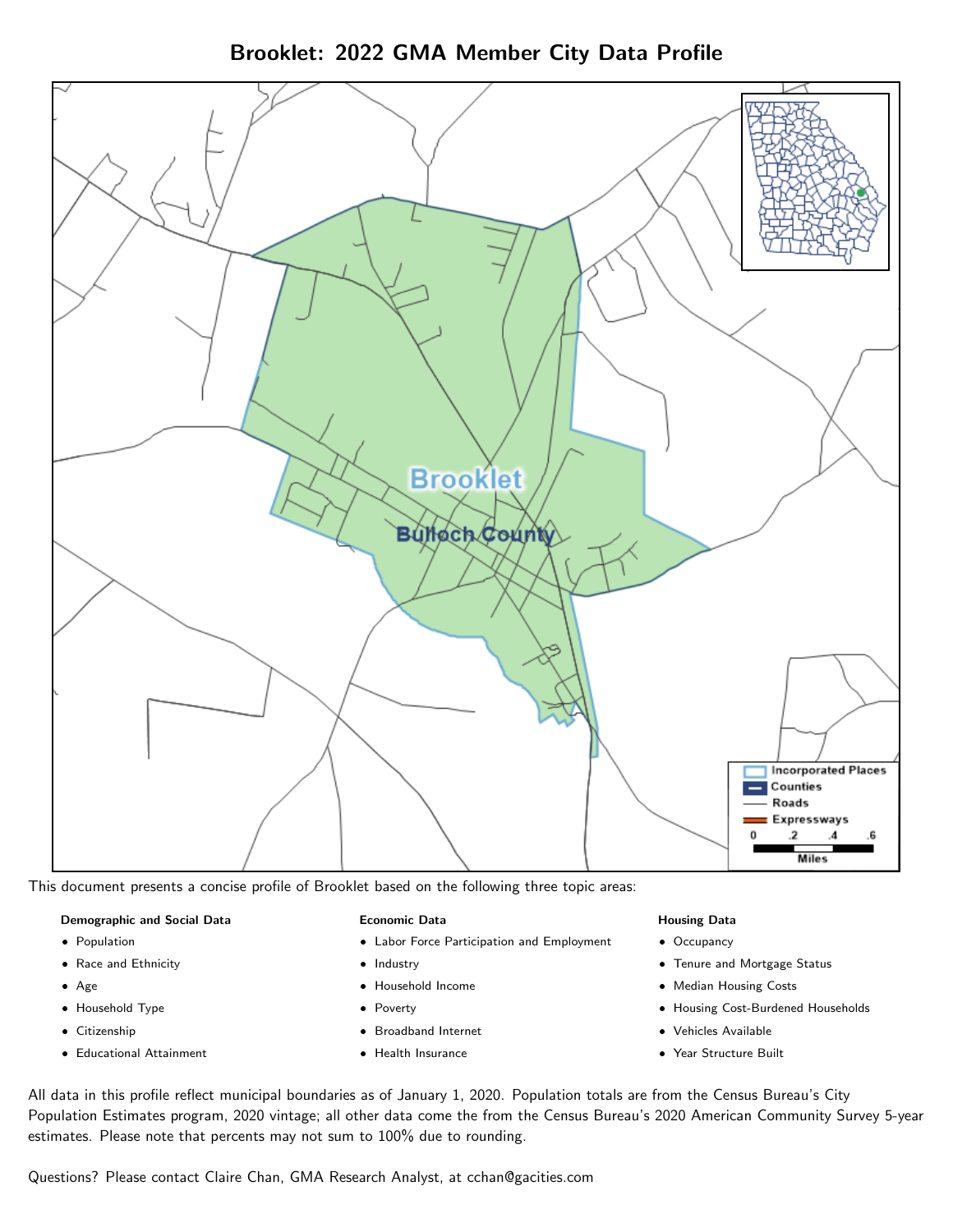# Brooklet: Demographic and Social



Age Male **Female** 85 and over 80-84



**Citizenship** 



Source: American Community Survey, 2020 5-year estimates, table B05002 Source: American Community Survey, 2020 5-year estimates, table B15002

### Race and Ethnicity



Source: U.S. Census Bureau, City Population Estimates, 2020 vintage Source: American Community Survey, 2020 5-year estimates, table B03002

## Household Type



Source: American Community Survey, 2020 5-year estimates, table B01001 Source: American Community Survey, 2020 5-year estimates, table B11001

### Educational Attainment



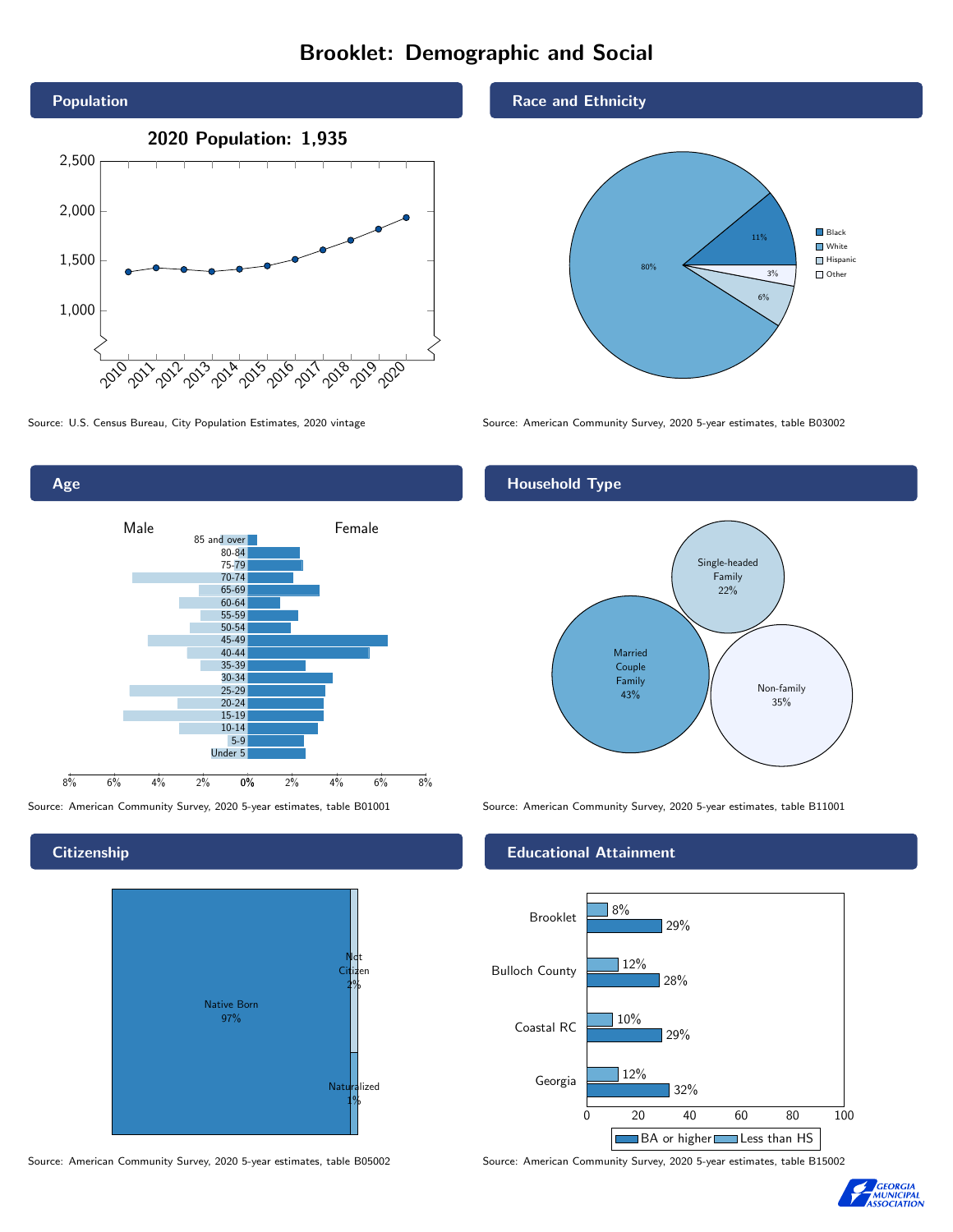# Brooklet: Economic







Source: American Community Survey, 2020 5-year estimates, table B23001 Note: Unemployment rate is based upon the civilian labor force.

### Industry

| Agriculture, forestry, fishing and hunting, and mining      | $3\%$ |
|-------------------------------------------------------------|-------|
| Construction                                                | 3%    |
| Manufacturing                                               | 7%    |
| <b>Wholesale Trade</b>                                      | 2%    |
| Retail Trade                                                | 9%    |
| Transportation and warehousing, and utilities               | $1\%$ |
| Information                                                 | $0\%$ |
| Finance and insurance, real estate, rental, leasing         | 6%    |
| Professional, scientific, mgt, administrative, waste mgt    | 8%    |
| Educational services, and health care and social assistance | 41%   |
| Arts, entertainment, recreation, accommodation, food        | 6%    |
| service                                                     |       |
| Other services, except public administration                | $4\%$ |
| Public administration                                       | 11%   |

Source: American Community Survey, 2020 5-year estimates, table C24030



Source: American Community Survey, 2020 5-year estimates, tables B19013 and B19025 Source: American Community Survey, 2020 5-year estimates, table B17010



Source: American Community Survey, 2020 5-year estimates, table B28002 Source: American Community Survey, 2020 5-year estimates, table B18135

## **Health Insurance**